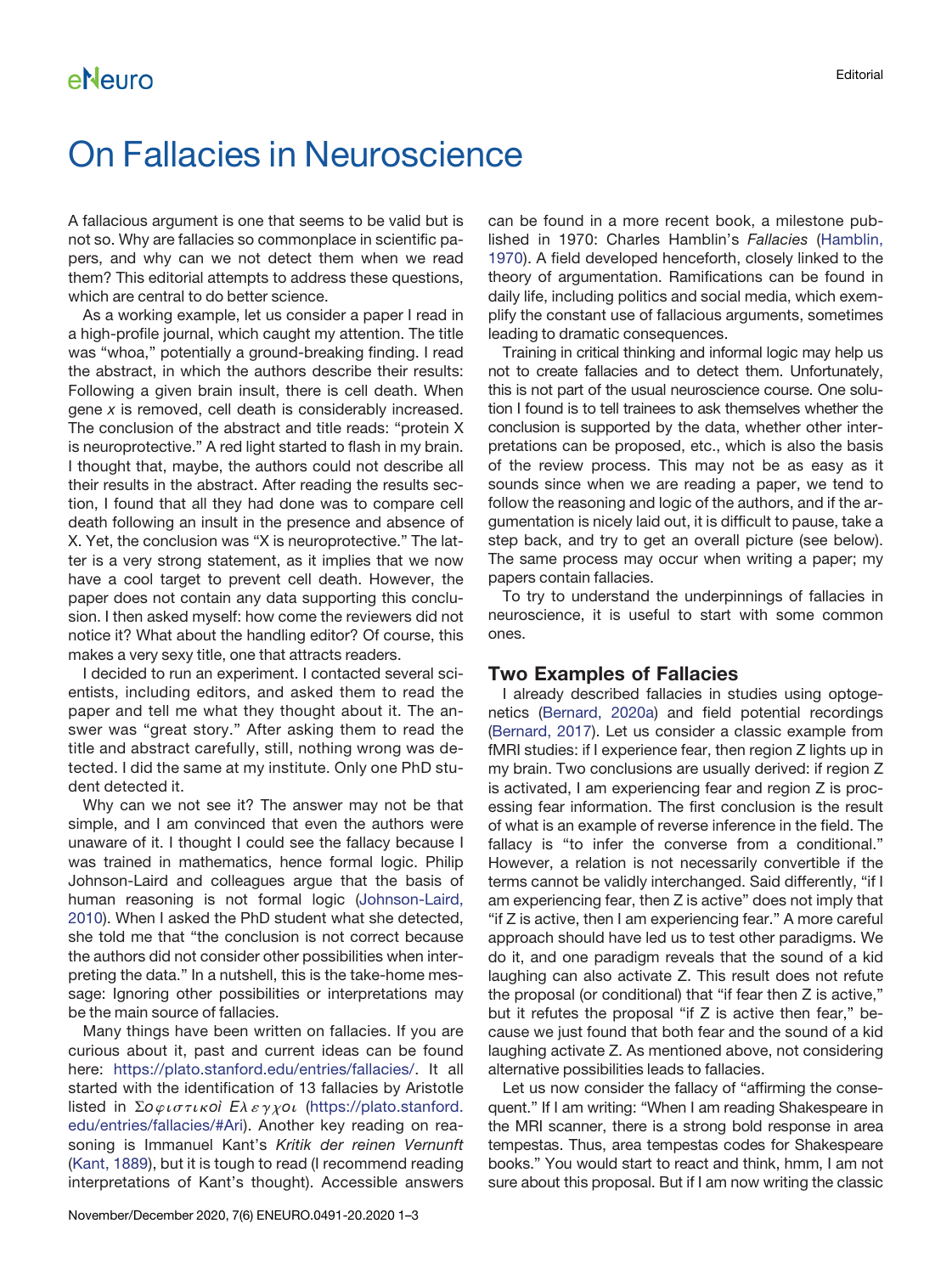## eNeuro

example: "If Bacon wrote Hamlet, then Bacon was a great writer. Bacon was a great writer. Therefore, Bacon wrote Hamlet." You would not think twice and immediately detect the fallacy. Yet, it is the same reasoning as for the region Z and fear example. Why is it difficult to detect the first fallacy (Z codes for fear) and not the third one (Bacon wrote Hamlet)? Perhaps, because the first one is plausible, while the third one immediately triggers an error signal since you know that Bacon did not write Hamlet.

In the case of the neuroscience example, the correct proposal would be that region Z may be involved in fear processing. The relation is perhaps convertible, but more experiments are needed. It is an interesting hypothesis, though.

Another classic fallacy is the fallacy of "denying the antecedent." The paper mentioned at the beginning is a good example: "If I remove protein X, there is massive cell death in a pathologic context. Thus, protein X prevents massive cell death in a pathologic context." Most of us do not detect it. But if I write it like this, "If I remove Shakespeare from all libraries, there is massive loss in culture. Thus, Shakespeare prevents a massive loss of culture." You identify the fallacy immediately. Again, "X may prevent cell death" would have been the correct formulation (as a perspective at the end of the discussion, but not as a title); we do not know yet, but it is an interesting hypothesis to test.

### Why Does It Happen at All?

To some extent, humans can reason in terms of pure logic, like in mathematics, when we demonstrate a proposal or solve a problem. Rules are strict, and the result will be correct or not, and everyone sufficiently trained will agree.

Experimental sciences like neuroscience rely on interpretations of observations in a total absence of a framework. Hence, we cannot refer to a "truth." In contrast, Euclidian geometry relies on five axioms, from which you can derive a deductive and logical system. In everyday life, Euclidian geometry is enough. In neuroscience, we do not know how the brain works, and we do not even have a theory of brain function or even the equivalence of axioms on which to build a deductive system.

An entry point to understand why fallacies are so common and not detected is the theory of "mental models and human reasoning" [\(Johnson-Laird, 2010](#page-2-0)). In the conclusion, the author writes: "Human reasoning is not simple, neat, and impeccable. It is not akin to a proof in logic. Instead, it draws no clear distinction between deduction, induction, and abduction, because it tends to exploit what we know. Reasoning is more a simulation of the world fleshed out with all our relevant knowledge than a formal manipulation of the logical skeletons of sentences. We build mental models, which represent distinct possibilities, or that unfold in time in a kinematic sequence, and we base our conclusions on them." It has also been argued that human reasoning is parallel, rather than

sequential, and that emotions can play an important role in the inferences we can make, particularly motivated inference ([Thagard, 2011\)](#page-2-5). Going back to the first example, "cell death" is highly emotionally charged, we do not want it to happen in our brain, right? Hence, when writing or reading about cell death motivated inference may play a role subconsciously.

Readers can also refer to my editorial on the role of "naming" in science, in particular the use of emotionally charged words [\(Bernard, 2020b\)](#page-2-6). It is possible that when we write and read science, the fast and slow modes of thought are constantly interacting with each other. The fast system is instinctive and emotional, while the slow system is more deliberative and logical, involving different brain areas ([Kahneman, 2011\)](#page-2-7). Thus, emotionally charged words may bias our reasoning because they would be processed first.

Human reasoning can be seen as an emergent property of a complex system (the brain), characterized by complex nonlinear dynamics driven by multiple factors, the opposite of a linear proof in logic. During my exchanges with Philip Johnson-Laird, he argued that "the bottleneck for human thinking is the processing capacity of working memory, that is, its ability to handle the results of intermediate computations," which would limit our ability to keep in mind alternate possibilities while thinking/writing/reading. To identify fallacies, we would need to pause and reflect on these possibilities. To quote him again: "One consequence is that people see causation when it is not there: magical thinking as the anthropologists refer to it." The take-home message is that we need to accept human thinking limitations and not point an accusing finger to those drawing fallacious conclusions. Most of the time, it is not done consciously. This is the way we build a model of the world and think the way we think. It is bound to be imperfect (looping back to Kant).

### Can We Improve Things?

As for everything, education is the key. It is important to maintain a critical eye. Do facts support my conclusions? As mentioned in the preceding paragraph, the task may not be that easy. Contrary to pure logic, many factors come into play. It is important to consider mental products and emotions when engaged in critical thinking. I consider that developing such skills is the condition sine qua non before doing science. Why? Because fallacies prevent us from moving forward. To end up with a concrete example, I recently reviewed a paper in which the hypothesis was based on "we know that neuron N controls function F." Several papers were cited as a justification. Checking all of them, I discovered that they only showed that when you disrupt N, you affect F. But they were all concluding that N controls F. There was no single piece of evidence that N controls F (i.e., in the absence of perturbation). It may be true. Note that this reasoning is inherent to most of our brain function approaches: we need to perturb the system. The illusion of causality has been